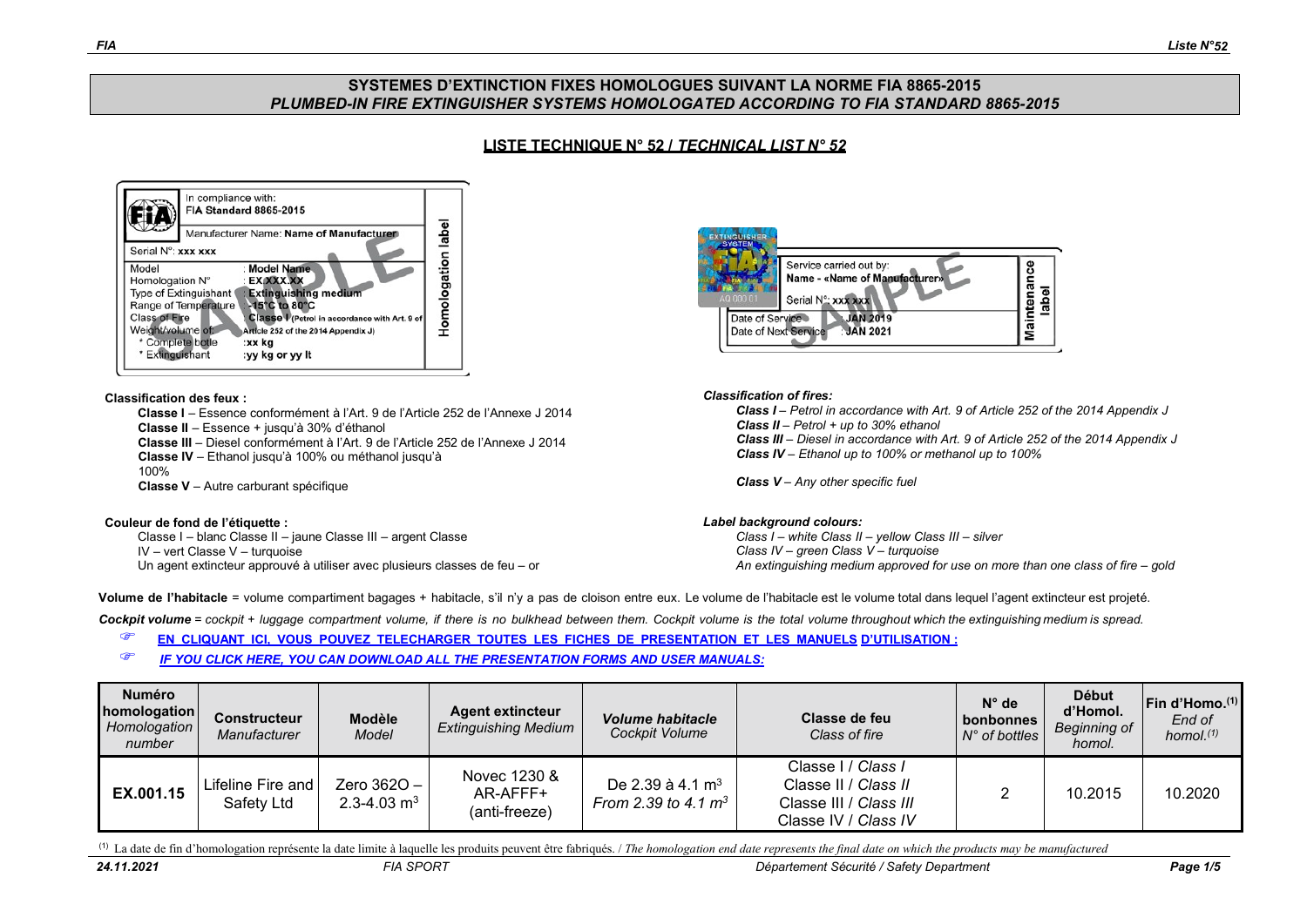| <b>Numéro</b><br>homologation<br>Homologation<br>number | <b>Constructeur</b><br>Manufacturer       | Modèle<br>Model                                           | <b>Agent extincteur</b><br><b>Extinguishing Medium</b> | <b>Volume habitacle</b><br>Cockpit Volume                | Classe de feu<br>Class of fire                                                                                               | $N^{\circ}$ de<br>bonbonnes<br>$N^{\circ}$ of bottles | <b>Début</b><br>d'Homol.<br><b>Beginning of</b><br>homol. | Fin d'Homo. <sup>(1)</sup><br>End of<br>homol. $(1)$ |
|---------------------------------------------------------|-------------------------------------------|-----------------------------------------------------------|--------------------------------------------------------|----------------------------------------------------------|------------------------------------------------------------------------------------------------------------------------------|-------------------------------------------------------|-----------------------------------------------------------|------------------------------------------------------|
| EX.002.15                                               | <b>SPA Design</b>                         | RP-D                                                      | <b>Novec 1230</b>                                      | De 2.3 à 4.1 $m^3$<br>From 2.3 to 4.1 $m^3$              | Classe III / Class III                                                                                                       | $\overline{2}$                                        | 10.2015                                                   | 10.2020                                              |
| EX.003.15                                               | <b>SPA Design</b>                         | RP-T                                                      | Novec 1230 & F-500                                     | De 2.3 à 4.1 $m^3$<br>From 2.3 to 4.1 $m^3$              | Classe I / Class /<br>Classe II / Class II<br>Classe V-E85 / Class V - E85                                                   | $\overline{2}$                                        | 10.2015                                                   | 10.2020                                              |
| EX.004.15                                               | <b>SPA Design</b>                         | RP-S                                                      | Novec 1230 &<br>F-500 Encapsulator                     | De 2.3 à 4.1 $m3$<br>From 2.3 to 4.1 $m^3$               | Classe I / Class I<br>Classe II / Class II<br>Classe V-E85 / Class V - E85                                                   | $\overline{2}$                                        | 11.2015                                                   | 11.2020                                              |
| EX.005.15                                               | Lifeline Fire and<br>Safety Ltd           | Zero 3620 -<br>1.6-2.3 $m3$                               | Novec 1230 &<br>AR-AFFF+<br>(anti-freeze)              | De 1.59 à 2.39 m <sup>3</sup><br>From 1.59 to 2.39 $m^3$ | Classe I / Class I<br>Classe II / Class II<br>Classe III / Class III<br>Classe IV / Class IV<br>Classe V-E85 / Class V - E85 | $\overline{2}$                                        | 12.2015                                                   | 12.2020                                              |
| EX.006.16                                               | <b>SPA Design</b>                         | XTREME-500                                                | Novec 1230 &<br>F-500 Encapsulator                     | De 2.3 à 4.1 $m^3$<br>From 2.3 to 4.1 $m^3$              | Classe I / Class I<br>Classe II / Class II<br>Classe V-E85 / Class V - E85                                                   | $\overline{2}$                                        | 10.2016                                                   | 10.2021                                              |
| EX.007.16                                               | <b>SPA Design</b>                         | <b>XTREME-X</b>                                           | <b>Novec 1230</b>                                      | De 2.3 à 4.1 $m^3$<br>From 2.3 to 4.1 $m^3$              | Classe I / Class I<br>Classe II / Class II<br>Classe V-E85 / Class V - E85                                                   | 2                                                     | 10.2016                                                   | 10.2021                                              |
| EX.008.16                                               | <b>Fire Extinguisher</b><br>Valve Co. Ltd | FX G-<br><b>TEC3300R</b>                                  | FX G-TEC FE36                                          | De 2.8 à 4.1 m <sup>3</sup><br>From 2.8 to 4.1 $m^3$     | Classe I / Class I                                                                                                           | $\mathbf{1}$                                          | 10.2016                                                   | 10.2021                                              |
| EX.009.16                                               | Lifeline Fire and<br>Safety Ltd           | Zero 362O Fire<br>Marshal<br>$-2.3 - 4.03$ m <sup>3</sup> | Novec 1230 &<br>AR-AFFF+<br>(anti-freeze)              | De 2.39 à 4.1 m <sup>3</sup><br>From 2.39 to 4.1 $m^3$   | Classe I / Class I<br>Classe II / Class II<br>Classe III / Class III<br>Classe V-E85 / Class V - E85                         | $\mathbf{1}$                                          | 12.2016                                                   | 12.2021                                              |
| EX.010.17                                               | <b>Fire Extinguisher</b><br>Valve Co. Ltd | FX G-<br>TEC3300R3                                        | FX G-TEC FE36                                          | De 2.8 à 4.1 $m^3$<br>From 2.8 to 4.1 $m^3$              | Classe I / Class I<br>Classe II / Class II<br>Classe V-E85 / Class V - E85                                                   | $\mathbf 1$                                           | 03.2017                                                   | 03.2022                                              |
| EX.011.17                                               | <b>SPA Design</b>                         | XTREME-X-<br>$1.4 - 2.3$                                  | <b>Novec 1230</b>                                      | De 1.4 à 2.3 m <sup>3</sup><br>From 1.4 to 2.3 $m^3$     | Classe I / Class I<br>Classe II / Class II<br>Classe V-E85 / Class V - E85                                                   | $\overline{2}$                                        | 03.2017                                                   | 03.2022                                              |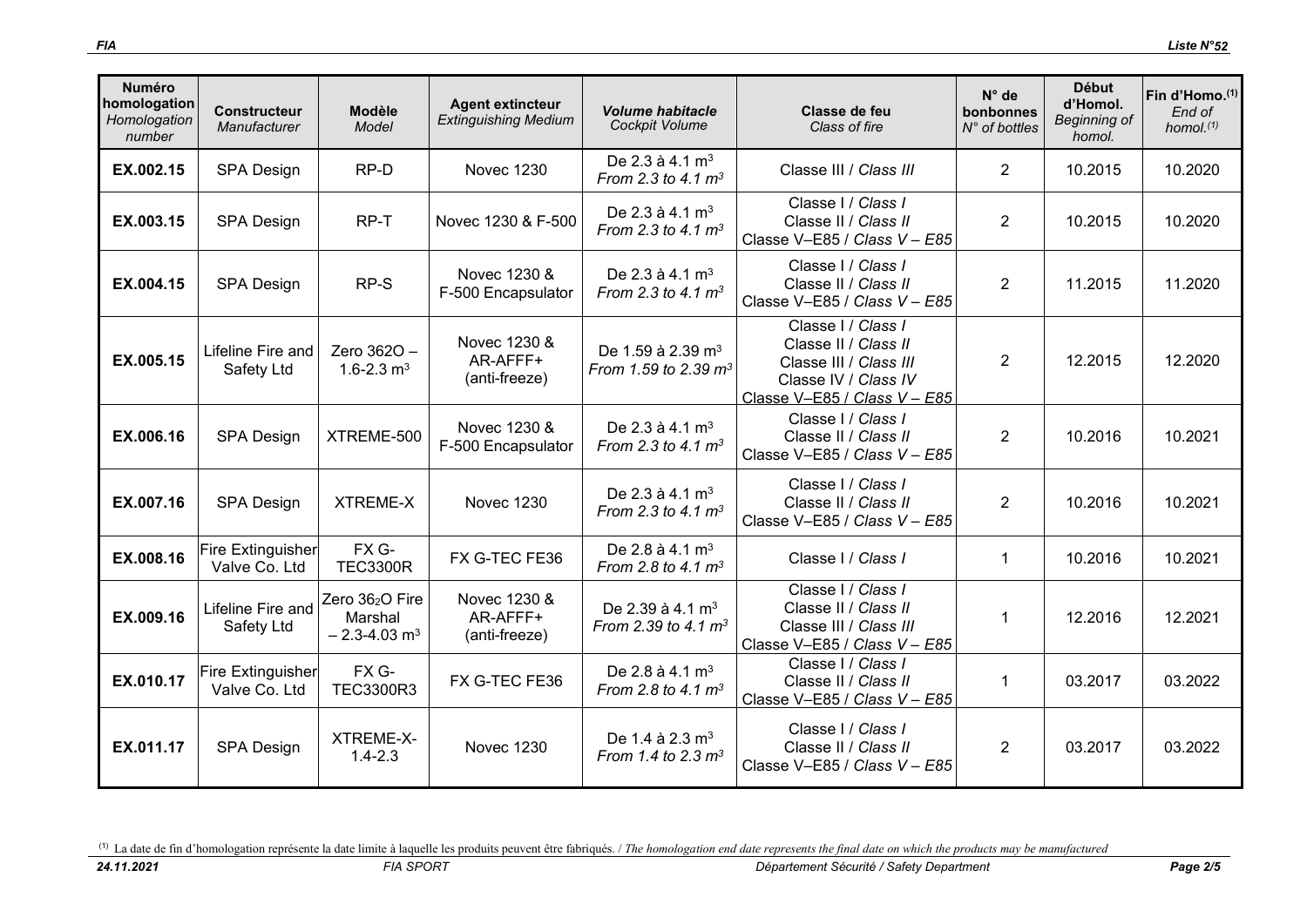| <b>Numéro</b><br>homologation<br>Homologation<br>number | <b>Constructeur</b><br>Manufacturer            | <b>Modèle</b><br>Model                                                | <b>Agent extincteur</b><br><b>Extinguishing Medium</b> | <b>Volume habitacle</b><br>Cockpit Volume                         | Classe de feu<br>Class of fire                                                                       | $N^{\circ}$ de<br>bonbonnes<br>$N^{\circ}$ of bottles | <b>Début</b><br>d'Homol.<br>Beginning of<br>homol. | Fin d'Homo. <sup>(1)</sup><br>End of<br>homol. $(1)$ |
|---------------------------------------------------------|------------------------------------------------|-----------------------------------------------------------------------|--------------------------------------------------------|-------------------------------------------------------------------|------------------------------------------------------------------------------------------------------|-------------------------------------------------------|----------------------------------------------------|------------------------------------------------------|
| EX.012.17                                               | Lifeline Fire and<br>Safety Ltd                | Zero 36 <sub>2</sub> O Fire<br>Marshal<br>$-1.6 - 2.3$ m <sup>3</sup> | Novec 1230 &<br>AR-AFFF+<br>(anti-freeze)              | De 1.6 à 2.3 m <sup>3</sup><br>From 1.6 to 2.3 m <sup>3</sup>     | Classe I / Class I<br>Classe II / Class II<br>Classe III / Class III<br>Classe V-E85 / Class V - E85 | $\mathbf{1}$                                          | 05.2017                                            | 05.2022                                              |
| EX.013.17                                               | <b>Fire Extinguisher</b><br>Valve Co. Ltd      | FX G-<br>TEC2400R3                                                    | FX G-TEC FE36                                          | De 1.59 à 2.34 m <sup>3</sup><br>From 1.59 to 2.34 $m^3$          | Classe I / Class /<br>Classe II / Class II<br>Classe V-E85 / Class V - E85                           | $\mathbf{1}$                                          | 10.2017                                            | 10.2022                                              |
| EX.014.17                                               | <b>OMP</b>                                     | CESAL4L                                                               | Novec1230 & AFFF                                       | De 2.2 à 4.1 $m^3$<br>From 2.2 to 4.1 $m^3$                       | Classe I / Class /<br>Classe II / Class II<br>Classe V-E85 / Class V - E85                           | $\mathbf 1$                                           | 12.2017                                            | 12.2022                                              |
| EX.015.17                                               | <b>OMP</b>                                     | CESAL4S                                                               | Novec1230 & AFFF                                       | De 1.2 à 2.2 m <sup>3</sup><br>From 1.2 to 2.2 $m^3$              | Classe I / Class /<br>Classe II / Class II<br>Classe V-E85 / Class V - E85                           | 1                                                     | 12.2017                                            | 12.2022                                              |
| EX.016.18                                               | <b>Fire Extinguisher</b><br>Valve Co. Ltd      | FX G-<br>TEC2900R3                                                    | FX G-TEC FE36                                          | De 2.25 à 3.31 m <sup>3</sup><br>From 2.25 to 3.31 m <sup>3</sup> | Classe I / Class /<br>Classe II / Class II<br>Classe V-E85 / Class V - E85                           | $\mathbf 1$                                           | 03.2018                                            | 03.2023                                              |
| EX.017.18                                               | <b>Fire Extinguisher</b><br>Valve Co. Ltd      | FX G-<br><b>TEC2900R</b>                                              | FX G-TEC FE36                                          | De 2.25 à 3.31 m <sup>3</sup><br>From 2.25 to 3.31 m <sup>3</sup> | Classe   / Class                                                                                     | $\mathbf 1$                                           | 03.2018                                            | 03.2023                                              |
| EX.018.18                                               | Lifeline Fire and ZERO 275 - 0-4<br>Safety Ltd | m <sup>3</sup>                                                        | Monnex & Coldfire<br>+ (anti-freeze)                   | De 1.4 à 4.1 m <sup>3</sup><br>From 1.4 to 4.1 $m^3$              | Classe I / Class I<br>Classe II / Class II                                                           | $\mathbf 1$                                           | 12.2018                                            | 12.2023                                              |
| EX.019.19                                               | Fire Extinguisher<br>Valve Co. Ltd             | N-TEC4100R                                                            | <b>Novec 1230</b>                                      | De 2.3 à 4.1 $m3$<br>From 2.3 to 4.1 $m^3$                        | Classe I / Class I                                                                                   | $\mathbf{1}$                                          | 05.2019                                            | 05.2024                                              |
| EX.020.19                                               | <b>Fire Extinguisher</b><br>Valve Co. Ltd      | N-TEC3550R                                                            | <b>Novec 1230</b>                                      | De 2.0 à 3.2 m <sup>3</sup><br>From 2.0 to 3.2 $m^3$              | Classe I / Class I                                                                                   | $\mathbf{1}$                                          | 06.2019                                            | 05.2024                                              |
| EX.021.19                                               | <b>Fire Extinguisher</b><br>Valve Co. Ltd      | N-TEC2950R                                                            | <b>Novec 1230</b>                                      | De 1.25 à 2.3 m <sup>3</sup><br>From 1.25 to 2.3 $m^3$            | Classe I / Class /                                                                                   | $\mathbf{1}$                                          | 06.2019                                            | 05.2024                                              |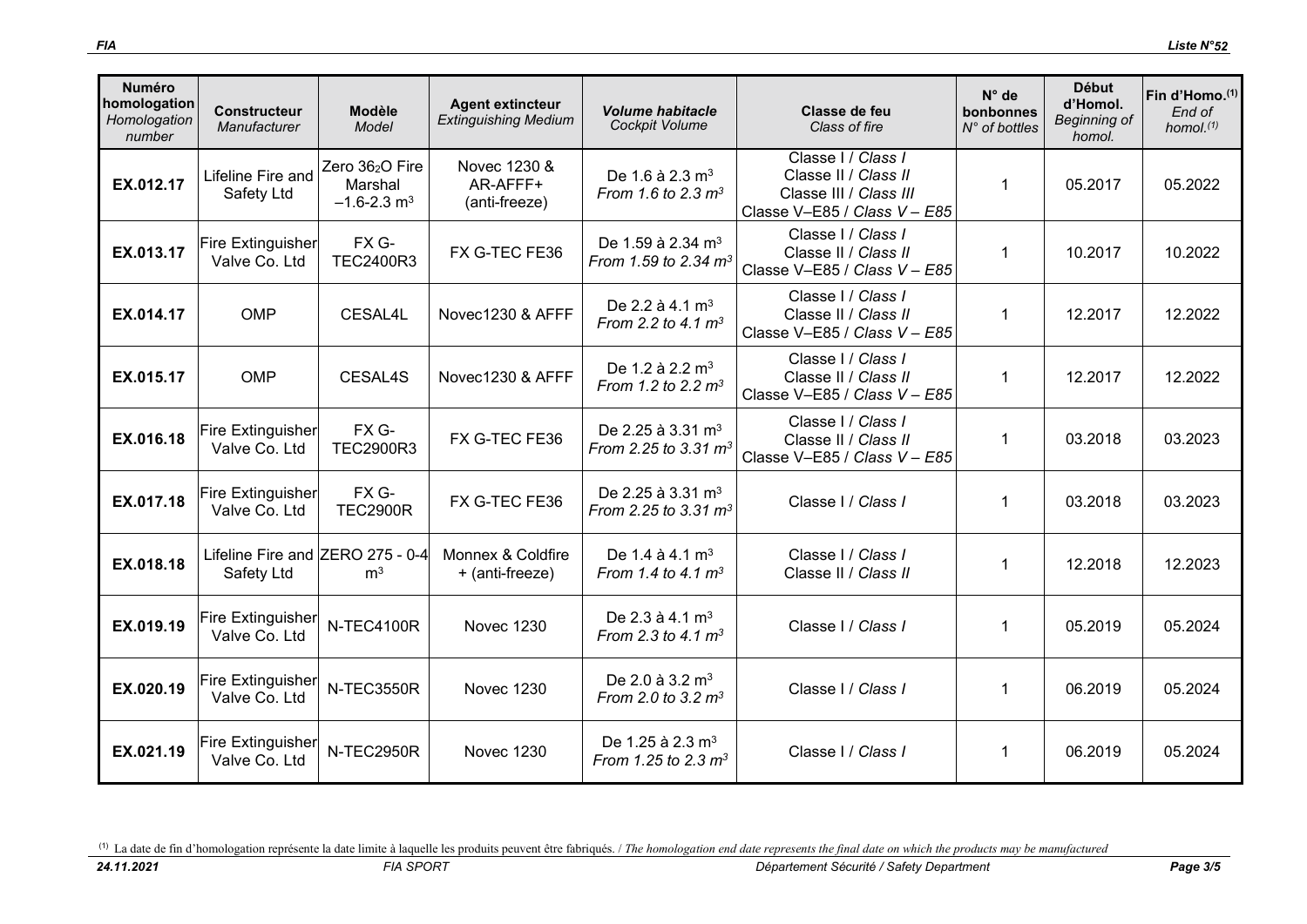| <b>Numéro</b><br>homologation<br>Homologation<br>number | <b>Constructeur</b><br>Manufacturer | <b>Modèle</b><br>Model               | <b>Agent extincteur</b><br><b>Extinguishing Medium</b> | <b>Volume habitacle</b><br>Cockpit Volume                       | Classe de feu<br>Class of fire                                                                       | $N^{\circ}$ de<br>bonbonnes<br>$N^{\circ}$ of bottles | <b>Début</b><br>d'Homol.<br><b>Beginning of</b><br>homol. | Fin d'Homo. <sup>(1)</sup><br>End of<br>homol. <sup>(1)</sup> |
|---------------------------------------------------------|-------------------------------------|--------------------------------------|--------------------------------------------------------|-----------------------------------------------------------------|------------------------------------------------------------------------------------------------------|-------------------------------------------------------|-----------------------------------------------------------|---------------------------------------------------------------|
| EX.022.19                                               | <b>OMP</b>                          | CESAL5L                              | Novec 1230 & AFFF                                      | De 2.2 à 4.1 $m3$<br>From 2.2 to 4.1 $m^3$                      | Classe I / Class I<br>Classe II / Class II<br>Classe III / Class III<br>Classe V-E85 / Class V - E85 |                                                       | 10.2019                                                   | 10.2024                                                       |
| EX.023.19                                               | <b>OMP</b>                          | CESAL5S                              | Novec 1230 & AFFF                                      | De 1.35 à 2.5 m <sup>3</sup><br>From 1.35 to 2.5 $m^3$          | Classe I / Class I<br>Classe II / Class II<br>Classe III / Class III<br>Classe V-E85 / Class V - E85 |                                                       | 10.2019                                                   | 10.2024                                                       |
| EX.024.21                                               | Fire Extinguisher<br>Valve Co. Ltd  | FX G-<br><b>TEC2400R3SV</b>          | FX G-TEC FE36                                          | De 0.8 à 1.15 $m^3$<br>From 0.8 to 1.15 $m^3$                   | Classe I / Class I<br>Classe II / Class II<br>Classe V-E85 / Class V - E85                           | 1                                                     | 03.2021                                                   | 03.2026                                                       |
| EX.025.21                                               | <b>OMP</b>                          | CESAL5LE                             | <b>Novec 1230</b>                                      | De 2.2 à 4.1 $m3$<br>From 2.2 to 4.1 $m^3$                      | Classe I / Class I                                                                                   | 1                                                     | 07.2021                                                   | 07.2026                                                       |
| EX.026.21                                               | <b>OMP</b>                          | CESAL5SE                             | <b>Novec 1230</b>                                      | De 1.35 à 2.5 m <sup>3</sup><br>From 1.35 to 2.5 $m^3$          | Classe I / Class I                                                                                   | -1                                                    | 07.2021                                                   | 07.2026                                                       |
| EX.027.21                                               | <b>SPARCO</b>                       | 014777EXP                            | FK 5-1-12                                              | De 2.2 à 4.1 $\rm m^3$<br>From 2.2 to 4.1 $m^3$                 | Classe I / Class I                                                                                   | 1                                                     | 10.2021                                                   | 10.2026                                                       |
| EX.028.21                                               | <b>SPARCO</b>                       | 014779EXP                            | FK 5-1-12                                              | De 1.35 à 2.3 m <sup>3</sup><br>From 1.35 to 2.3 $m^3$          | Classe I / Class I                                                                                   | -1                                                    | 11.2021                                                   | 11.2026                                                       |
| EX.029.21                                               | Lifeline Fire and<br>Safety Ltd     | ZERO EV $-$<br>1.7-3.13 $\text{m}^3$ | <b>Novec 1230</b>                                      | De 1.7 à 3.13 m <sup>3</sup><br>From 1.7 to 3.13 m <sup>3</sup> | Classe I / Class I<br>Classe II / Class II<br>Classe IV / Class IV                                   | -1                                                    | 11.2021                                                   | 11.2026                                                       |